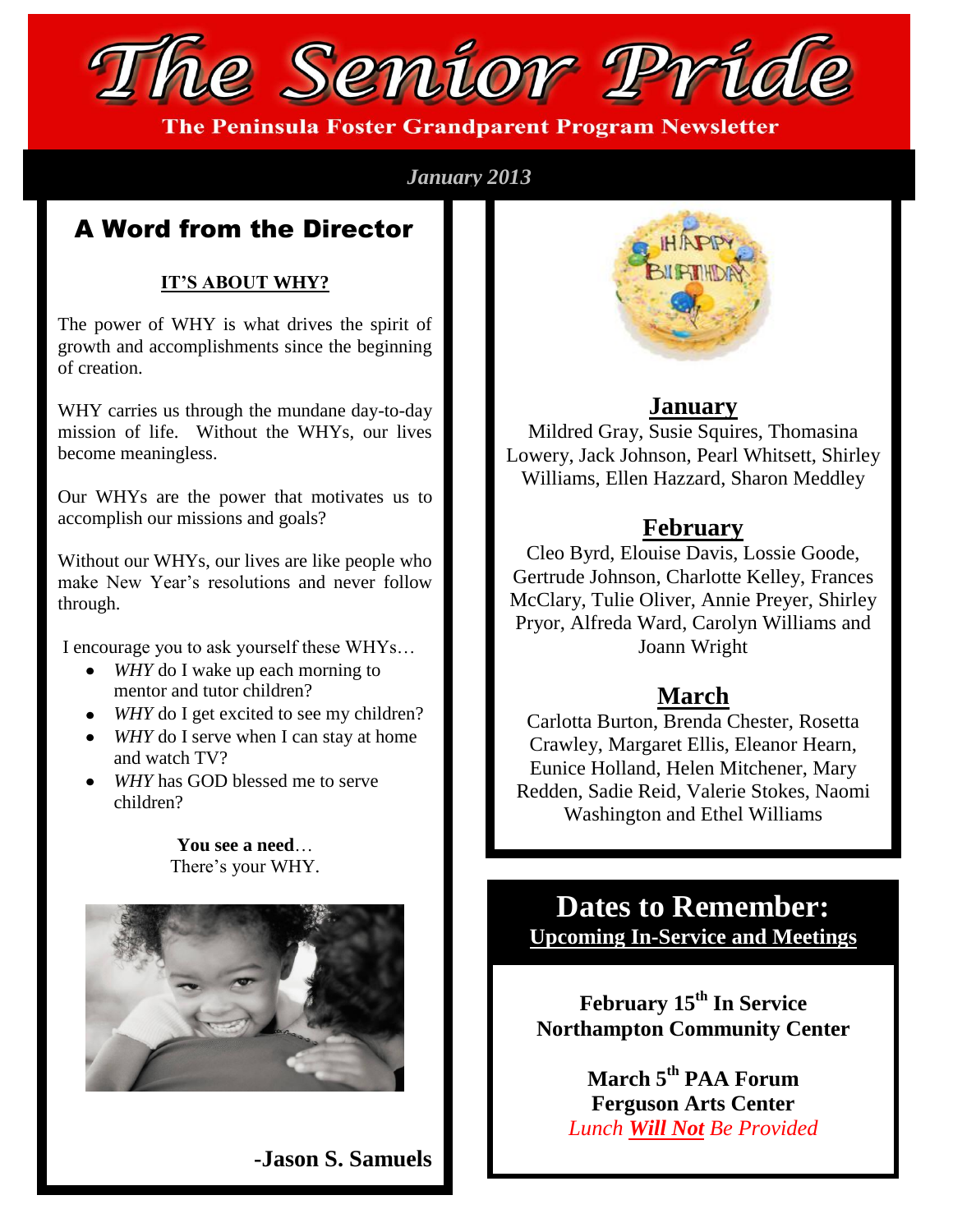#### **2013 MANDATORY In-Service Dates**

| <b>Recognition Luncheon</b>    |  |
|--------------------------------|--|
|                                |  |
| NO JULY nor AUGUST MEETING     |  |
|                                |  |
| North Hampton Community Center |  |
| North Hampton Community Center |  |
|                                |  |



# **Health Benefits of Cucumbers**

**Aids in weight loss and digestion** - Due to its low calorie and high water content, cucumber is an ideal diet for people who are looking for weight loss. The high water content and dietary fiber in cucumbers are very effective in ridding the body of toxins from the digestive system, aiding digestion. Daily consumption of cucumbers can be regarded as a remedy for chronic constipation.

**Cures diabetes, reduces cholesterol and controls blood pressure** - Cucumber juice contains a hormone which is needed by the cells of the pancreas for producing insulin which has been found to be beneficial to diabetic patients. Researchers found that a compound called sterols in cucumbers may help reduce cholesterol levels. Cucumbers contain a lot of potassium, magnesium and fiber. These work effectively for regulating blood pressure. This makes cucumbers good for treating both low blood pressure and high blood pressure.

**Promotes joint health, relieves gout and arthritis pain** -Cucumber is an excellent source of silica, which is known to help promotes joint health by strengthening the connective tissues. They are also rich in vitamin A, B1, B6, C & D, Folate, Calcium, Magnesium, and Potassium. When mixed with carrot juice, they can relieve gout and arthritis pain by lowering the uric acid levels -excerpt from NATURALNEWS.COM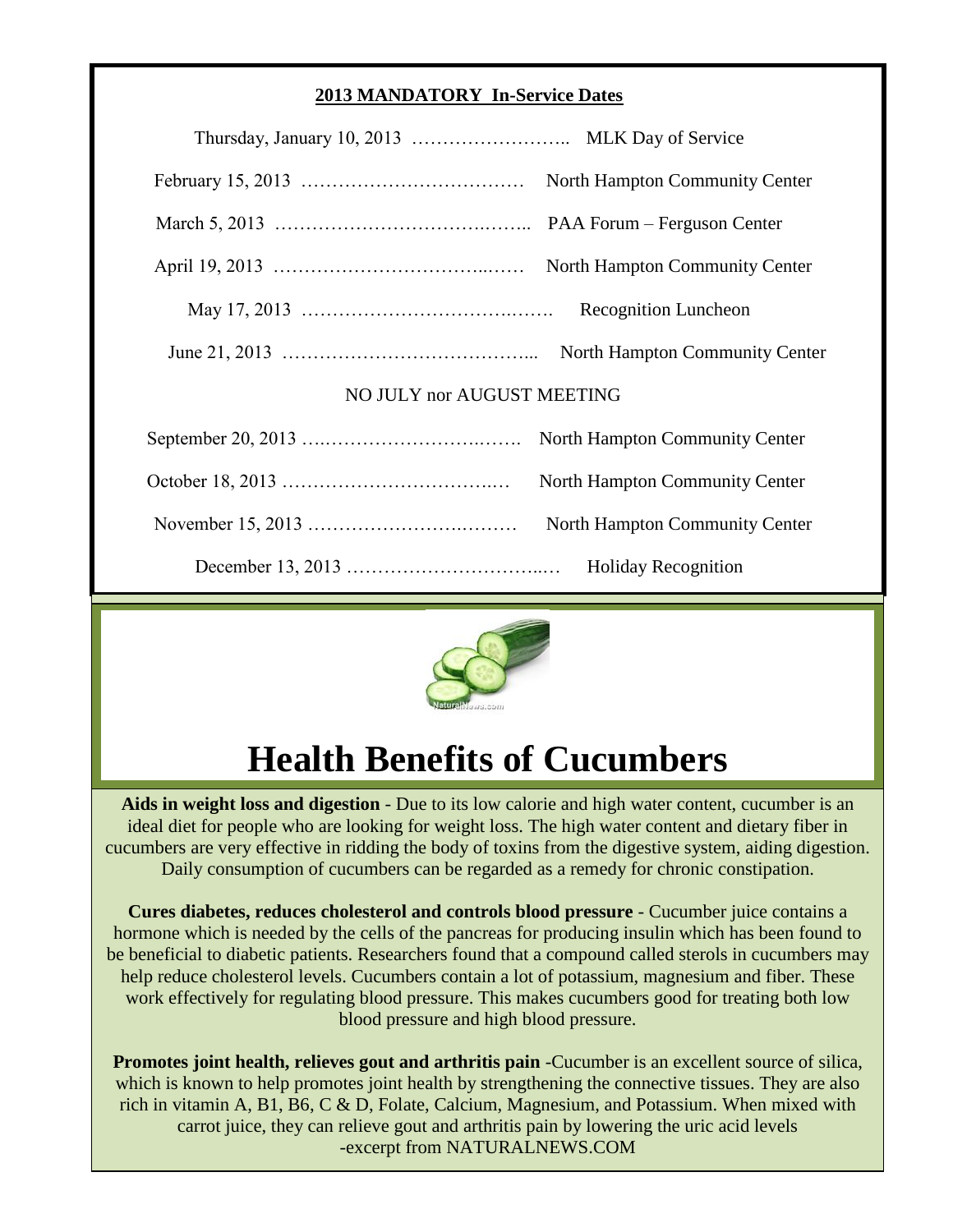## **Cucumber Sandwich**



#### **INGREDIENTS:**

2 thick slices whole wheat bread 2 tablespoons cream cheese, softened 6 slices cucumber 2 tablespoons bean sprouts 1 teaspoon olive oil

1 teaspoon red wine vinegar 1 tomato, sliced 1 leaf lettuce 1 ounce mild peppers, sliced 1/2 avocado, mashed

#### **DIRECTIONS:**

Spread each slice of bread with 1 tablespoon cream cheese. On one slice of bread, arrange cucumber slices in a single layer. Cover with sprouts, and then sprinkle with oil and vinegar. Layer tomato slices, lettuce, and mild peppers. Spread other slice of bread with mashed avocado. Close sandwich and serve immediately.

#### **Cucumber Lemonade**



**INGREDIENTS:**

1 cucumber, thinly sliced 1 can frozen lemonade

1 (2 liter) 7-Up or diet 7-Up

#### **DIRECTIONS:**

Place the cucumber slices into a large pitcher. Pour the lemonade concentrate over the cucumber and let stand for 10 minutes. Pour in the lemon-lime soda and pour into glasses to serve.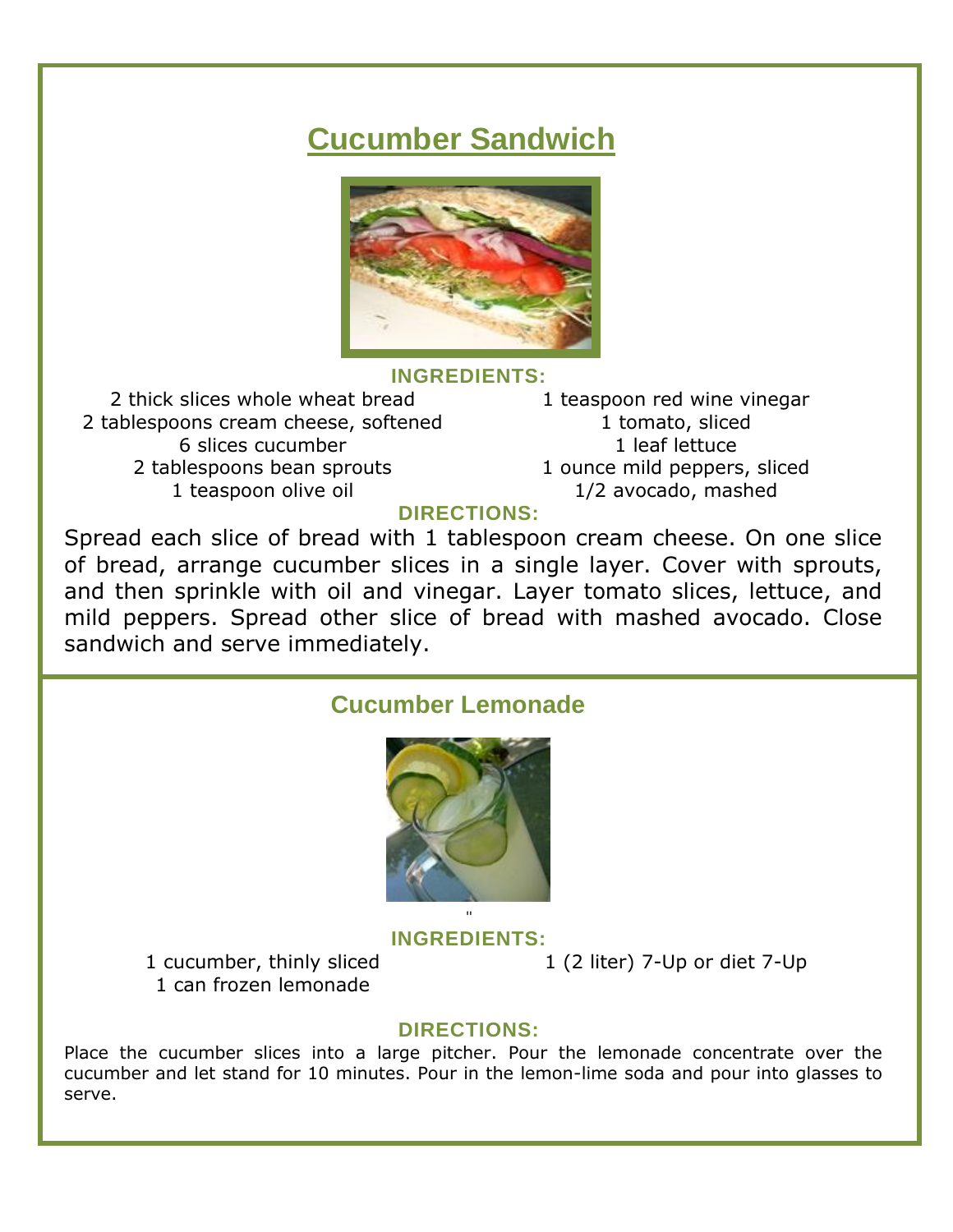| 2013 FOSTER GRANDPARENT PROGRAM PAY DATES                                             |                    |  |
|---------------------------------------------------------------------------------------|--------------------|--|
| January 11, 2013                                                                      | July 26, 2013      |  |
| January 25, 2013                                                                      | August 09, 2013    |  |
| February 08, 2013                                                                     | August 23, 2013    |  |
| February 22, 2013                                                                     | September 06, 2013 |  |
| March 08, 2013                                                                        | September 20, 2013 |  |
| March 22, 2013                                                                        | October 04, 2013   |  |
| April 05, 2013                                                                        | October 18, 2013   |  |
| April 19, 2013                                                                        | November 01, 2013  |  |
| May 03, 2013                                                                          | November 15, 2013  |  |
| May 17, 2013                                                                          | November 29, 2013  |  |
| May 31,2013                                                                           | December 13, 2013  |  |
| June 14, 2013                                                                         | December 27, 2013  |  |
| June 28, 2013                                                                         | <b>HAPPY</b>       |  |
| July 12, 2013                                                                         | NEW YEAR !!!!      |  |
| ** Checks are mailed out by the above dates. It is not guaranteed that checks will be |                    |  |

received on the dates listed above. If a paycheck is not received within 10 days after the above pay date, the grandparent should contact the FGP office at 727-1857 or 727-1858. The Finance Department will issue a stop payment and reissue another check to the grandparent.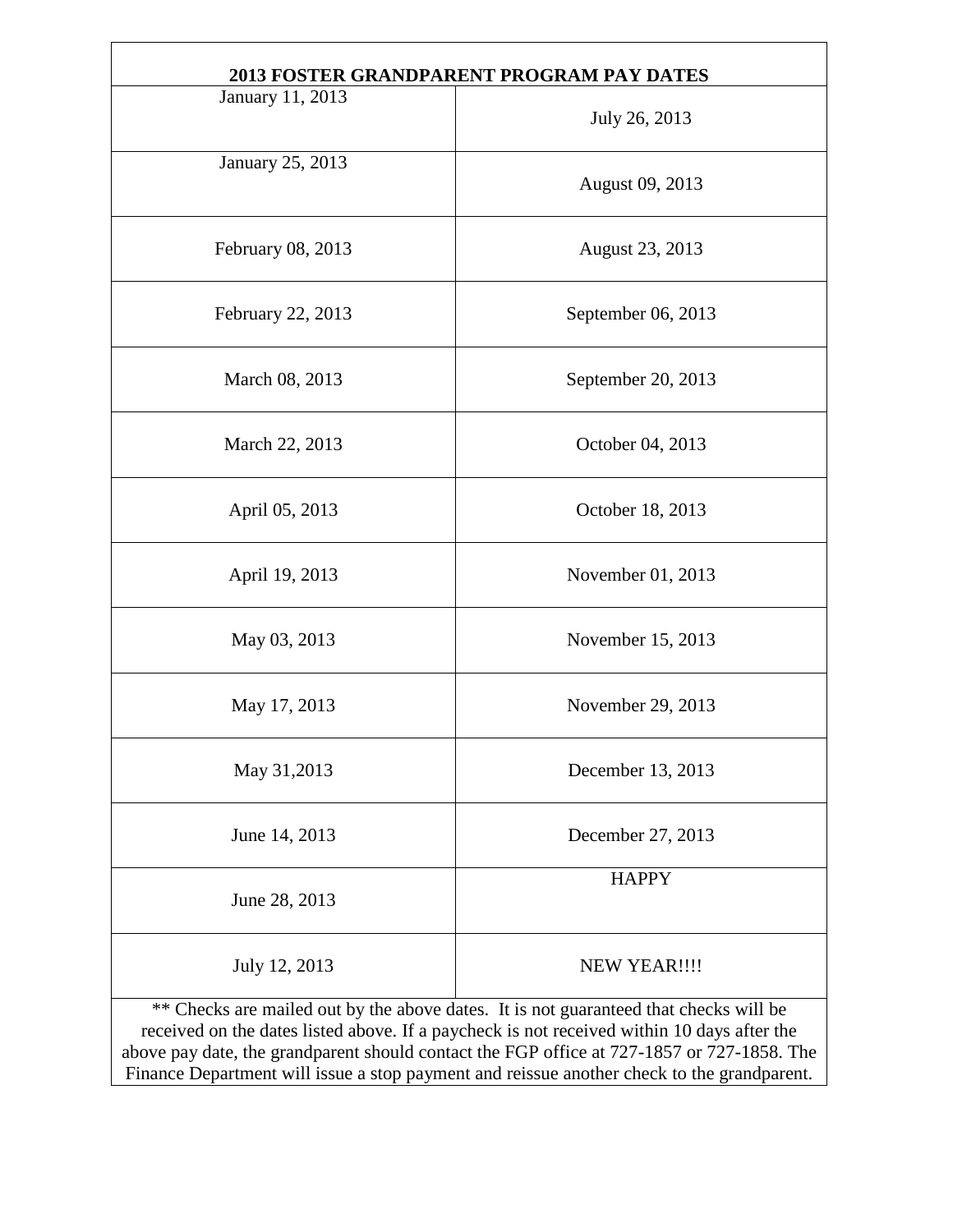## **2013 FGP PAID HOLIDAYS**

In addition to your birthday and recognition bonus hours, the following are paid holidays for the Foster Grandparent Volunteers.

> Tuesday, January 1 – New Year's Day

Monday, January 21 – Martin Luther King, Jr.

Monday, February 18 – President's Day

> Friday, March 29- Good Friday

Monday, April 1- Easter

Monday, May 27 – Memorial Day

Thursday, July 4 – Independence Day

Monday, September 2 – Labor Day

Monday, November 11 – Veterans Day

Thursday, November 28 – Thanksgiving Day

December 24 – January 1- Winter Break